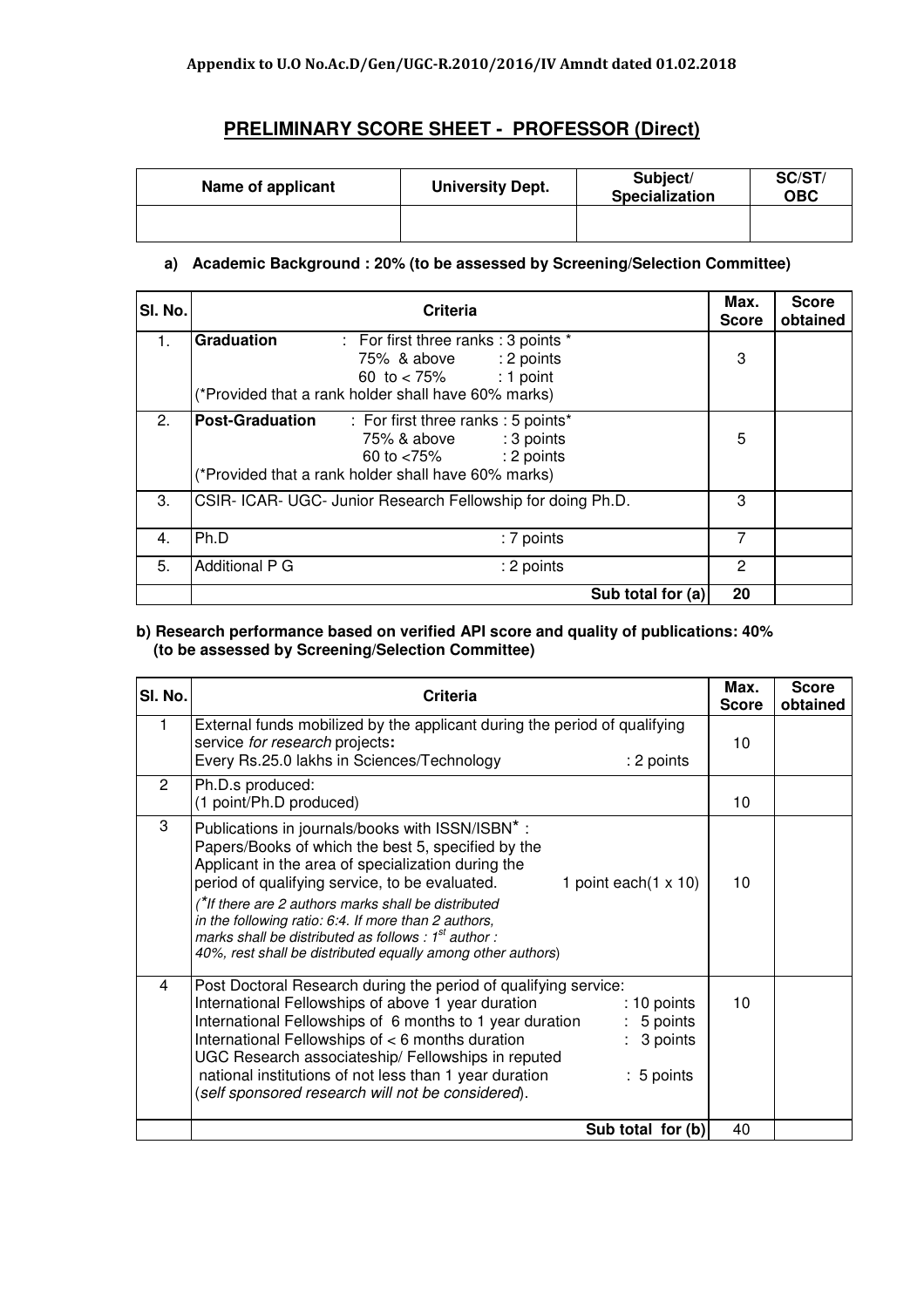| SI. No.        | Criteria                                                                                                                                                                                                                                          |                                                    | Max.<br><b>Score</b> | <b>Score</b><br>obtained |
|----------------|---------------------------------------------------------------------------------------------------------------------------------------------------------------------------------------------------------------------------------------------------|----------------------------------------------------|----------------------|--------------------------|
|                | University Approved Teaching / Research Experience<br>in relevant area above 10 years<br>(Exclusive of Contract appointment)                                                                                                                      | : 1 point/year.                                    | 5                    |                          |
| $\overline{2}$ | Publications or Seminar presentations in Government /<br>Quasi-Government/ University Department/<br>Affiliated Colleges in relevant area                                                                                                         | : 1 point/publication<br>or presentation           | 3                    |                          |
| 3              | Organization of Seminars/Workshops/Symposia/Conference:<br>For Chairman/ Organizing Secretary:<br>International of not less than 3 days duration<br>National of not less than 3 days duration<br>Govt. funded State Level of not less than 2 days | : 3 points<br>: 2 points<br>$: 1$ point            | 3                    |                          |
| 4              | Administrative competence as evidenced by<br>membership of University Syndicate/Peer or<br>Expert Committees of UGC or NAAC<br>Experience as Head, Director, Principal<br>Membership of Academic Council, Board of Studies,<br><b>Faculties</b>   | : 1 point/year<br>: 1 point/year<br>: 1 point/year | 4                    |                          |
| 5              | Patents/ Awards/ Honours:<br>Patent<br>Awards instituted by Government of India/<br>Science academies/ Government of Kerala<br>Awards for best thesis given by the University                                                                     | : 5 points<br>: 3 points/number<br>: 3 points      | 5                    |                          |
|                |                                                                                                                                                                                                                                                   | Sub total for (b)                                  | 20                   |                          |

#### **c) Assessment of Domain Knowledge and Teaching Skills : 20% (to be assessed by Screening /Selection Committee)**

#### **d) Interview Performance : 20%**

|                              | Max.<br><b>Score</b> | <b>Score</b><br>Obtained |
|------------------------------|----------------------|--------------------------|
| <b>Interview Performance</b> | 20                   |                          |
| <b>GRAND TOTAL</b>           | 100                  |                          |

(Counting research/teaching experience: Only post-Ph.D experience will be counted as research experience, i.e., research experience acquired by the applicant after obtaining his/her PhD. Experience should be at University level/ National level institutions/ International institutions. Continuous research/ teaching experience in different/ same college/ institution will be counted together. Teaching experience means experience acquired by the applicant after obtaining the minimum qualifications prescribed by the UGC. For counting teaching experience, a candidate has to serve as full time teacher in a University/Affiliated College.

In support of their claims for lectures, seminars, tutorials, practicals, contact hours undertaken/ lectures or other teaching duties in excess of the UGC norms (under Category I: Teaching, Learning and Evaluation related activities), the applicants shall produce relevant documentary evidence of his qualifying period of service. Scientists shall submit application with documentary evidence of research experience.)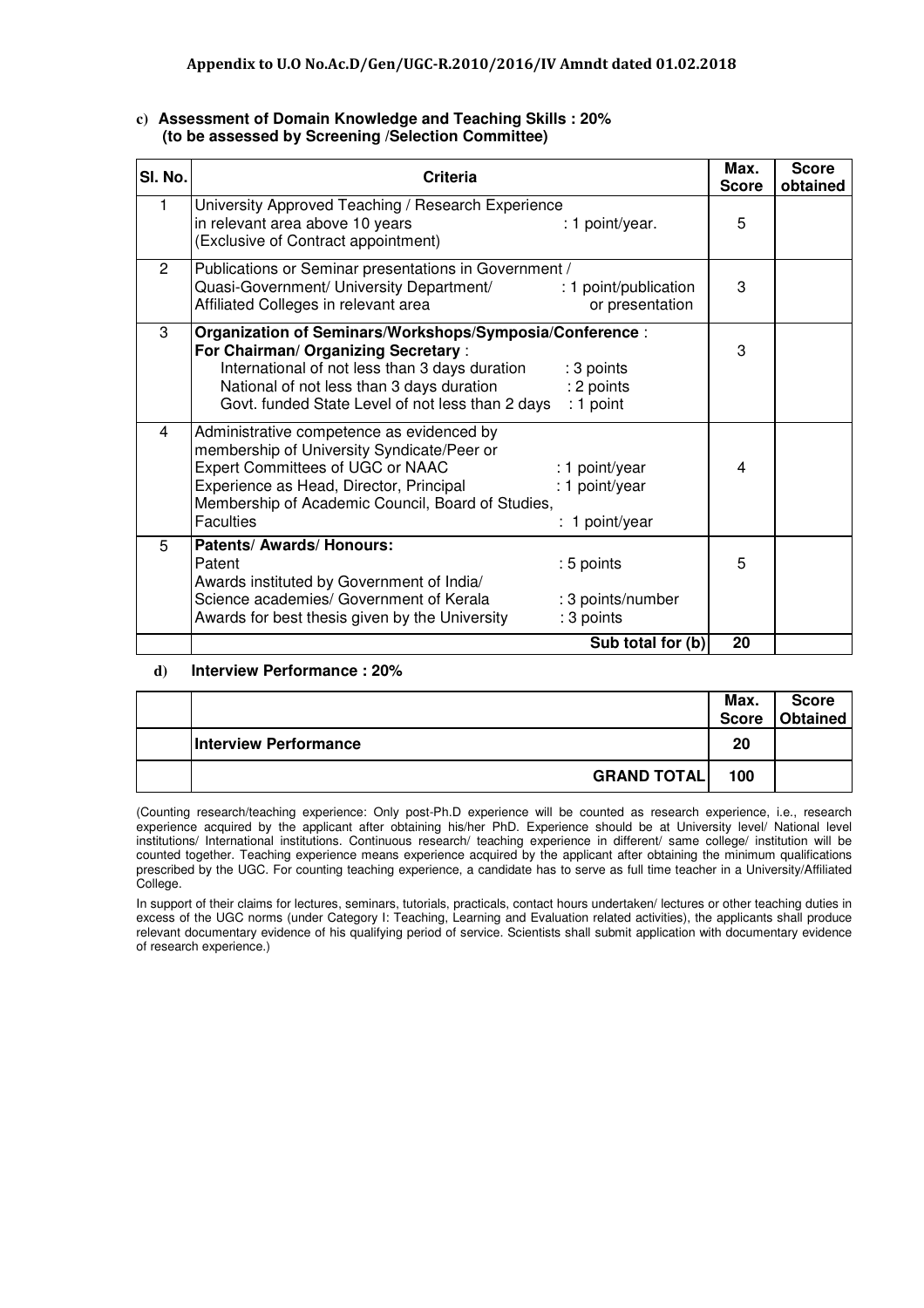## **APPLICANT SUMMARY SHEET - PROFESSOR-OPTOELECTRONICS (Direct) (Stage – 5)**

| <b>Applicant</b> | <b>University</b> | Subject/              | SC/ST/     | Phys. /visual     |
|------------------|-------------------|-----------------------|------------|-------------------|
|                  | <b>Department</b> | <b>Specialization</b> | <b>OBC</b> | differently-abled |
|                  |                   |                       |            |                   |

## **MINIMUM REQUIREMENTS**

| Requirement                                                                           | <b>YES / NO</b> | <b>REMARKS</b> |
|---------------------------------------------------------------------------------------|-----------------|----------------|
| Ph. D. degree in Optoelectronics/Photonics/Laser Technology or<br>in a relevant field |                 |                |
| Master's degree in Physics/in relevant subject<br>(minimum $55\%)$ #                  |                 |                |
| OR                                                                                    |                 |                |
| II. I Class M. Tech/ME Degree in Electronics &                                        |                 |                |
| Communication(Optoelectronics & Optical                                               |                 |                |
| Communication)/Electronics/Laser Technology                                           |                 |                |
| (Candidate must have undergone an AICTE approved programme                            |                 |                |
| if the qualifying degree is M. Tech/ME)                                               |                 |                |
| Minimum 10 publications as books and/or research/policy papers                        |                 |                |
| Minimum 10 years of teaching/research experience                                      |                 |                |
| Experience of guiding candidates for doctoral research                                |                 |                |
| Verified API - Category I (minimum 75)                                                |                 |                |
| Verified API - Category II (minimum 15)                                               |                 |                |
| Verified API - Category II & III cumulative (minimum 400)                             |                 |                |
| Whether eligible to be called for interview                                           |                 |                |

 # with 5% relaxation as per rules for SC/ST/Physically/Visually/Differently-abled/Other Backward Classes (OBC)(Non-Creamy layer)based on the qualifying marks only without including any grace mark procedures.

### **API TALLY**

| <b>CATEGORY</b>       | <b>Minimum required</b> | <b>Verified API score</b> | <b>Remarks</b> |
|-----------------------|-------------------------|---------------------------|----------------|
|                       | 75                      |                           |                |
| Ш                     | 15                      |                           |                |
| II & III Consolidated | 400                     |                           |                |
| III A                 |                         |                           |                |
| III B                 |                         |                           |                |
| III C (i)             |                         |                           |                |
| III C (ii)            |                         |                           |                |
| III C (iii)           |                         |                           |                |
| III D (i)             |                         |                           |                |
| III D (ii)            |                         |                           |                |
| III E (i)             |                         |                           |                |
| III E (ii)            |                         |                           |                |
| III F                 |                         |                           |                |

## **SCREENING CUM EVALUATION COMMITTEE OBSERVATIONS / RECOMMENDATIONS**

Application not in prescribed format / Application incomplete / No proof produced for claims made / Does not possess prescribed minimum requirements.

ELIGIBLE TO BE CALLED FOR INTERVIEW / NOT ELIGIBLE TO BE CALLED FOR INTERVIEW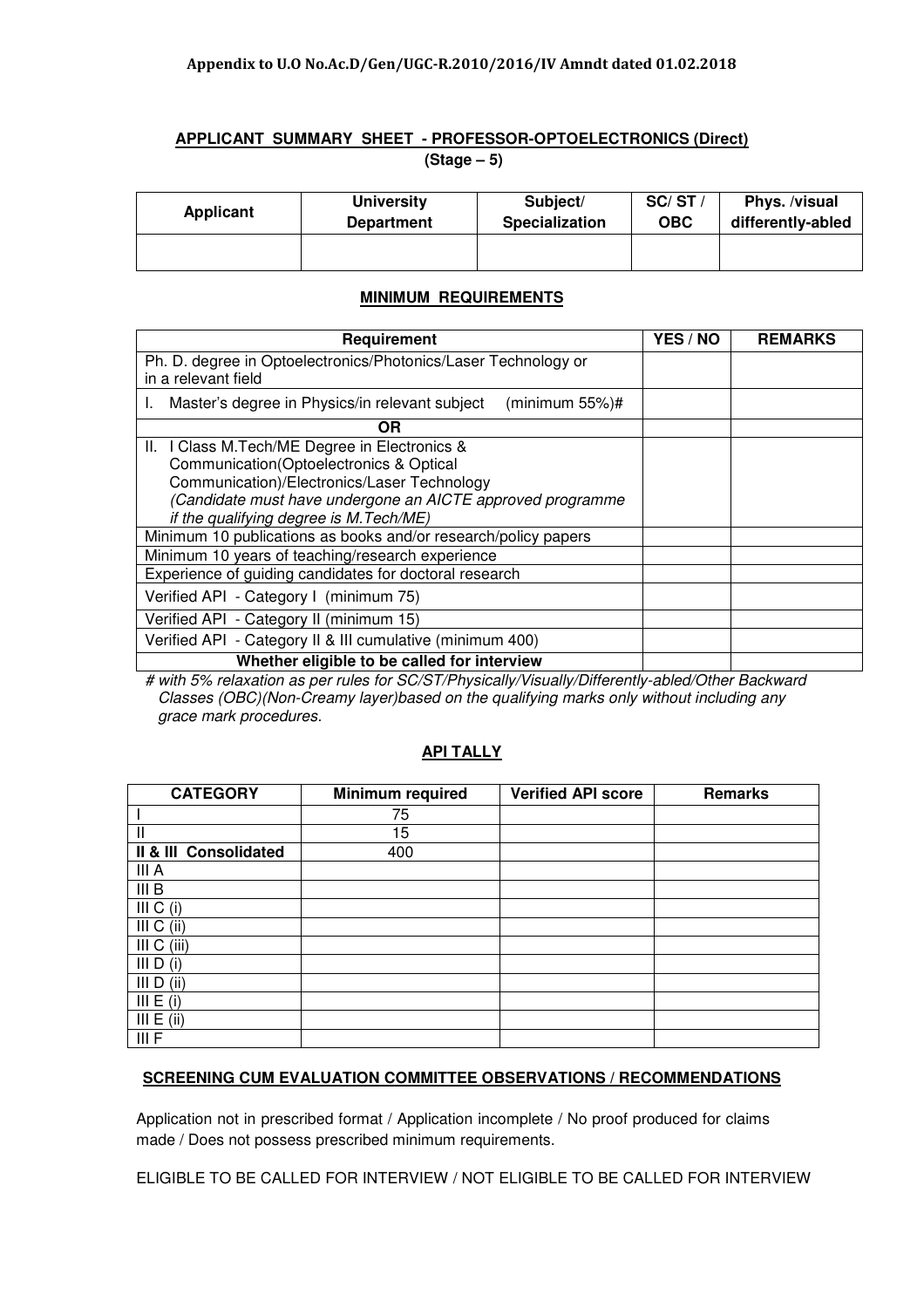### Appendix to U.O No.Ac.D/Gen/UGC-R.2010/2016/IV Amndt dated 01.02.2018

### APPLICANT SUMMARY SHEET -- ASSISTANT PROFESSOR(MANAGEMENT)

| Applicant | College/<br>University<br>Department | Subject/<br>Specialization | SC/ST<br><b>OBC</b> | Phys. /visual<br>differently-<br>abled |
|-----------|--------------------------------------|----------------------------|---------------------|----------------------------------------|
|           |                                      |                            |                     |                                        |

## MINIMUM REQUIREMENTS

| Requirement                                               | YES/NO | <b>REMARKS</b> |
|-----------------------------------------------------------|--------|----------------|
| I. a. First Class Master's Degree in Business Management/ |        |                |
| Administration/2 year full time PGDM declared             |        |                |
| equivalent by AIU/accredited by AICTE/UGC *               |        |                |
| b. NET/SLET/SET(UGC) or Ph.D Degree#                      |        |                |
| 0R                                                        |        |                |
| a. Graduation with First Class<br>II.                     |        |                |
| b. Professionally qualified Chartered Accountants/Cost    |        |                |
| and Works Accountant/Company Secretary of the             |        |                |
| concerned Statutory bodies                                |        |                |
| Desirable :                                               |        |                |
| i. Teaching/Research/Industrial and/or practicing         |        |                |
| experience in University/Government/PSUs/                 |        |                |
| Autonomous Bodies established by Central/State            |        |                |
| Government.                                               |        |                |
| ii. Papers presented at Conferences and/or published      |        |                |
| in refereed journals.                                     |        |                |
| Whether eligible to be called for interview               |        |                |

\* with 5% relaxation as per rules for SC/ST/Physically/Visually/Differently-abled

# Course work shall be done, if Ph.D is awarded after 2009 Regulations

| Sl.No          | <b>CATEGORY</b>                                                     | Marks          | Marks    | <b>Remarks</b> |
|----------------|---------------------------------------------------------------------|----------------|----------|----------------|
|                |                                                                     | (Maximum)      | obtained |                |
| a.             | <b>Academic Record and Research</b><br>Performance: 50%             | 50             |          |                |
| 1              |                                                                     | 6              |          |                |
|                | Academic record/University Ranks/<br>Fellowships/Awards/Recognition |                |          |                |
| 2              | Research Degree                                                     | 16             |          |                |
| 3              | Research experience (Post-doctoral)                                 | $\overline{2}$ |          |                |
| $\overline{4}$ | Peer reviewed, quality publications in                              | 20             |          |                |
|                | UGC approved journals with                                          |                |          |                |
|                | ISBN/ISSN                                                           |                |          |                |
| 5              | Paper presentations in                                              | 6              |          |                |
|                | Seminar/Conferences/Symposia                                        |                |          |                |
|                | <b>TOTAL</b>                                                        | 50             |          |                |
| b.             | <b>Assessment of Domain Knowledge</b>                               | 30             |          |                |
|                | and Teaching Skills: 30%                                            |                |          |                |
|                | Ph.D/M.Phil/M.A. in the                                             |                |          |                |
| 1              | specialization notified                                             | 8              |          |                |
| 2              | <b>Books</b>                                                        | 15             |          |                |
| 3              | Experience in domain area                                           | $\overline{2}$ |          |                |
| 4              | Patents/Awards/Honours                                              | 5              |          |                |
|                | <b>TOTAL</b>                                                        | 30             |          |                |

# API TALLY

## SCREENING COMMITTEE OBSERVATIONS / RECOMMENDATIONS

Application not in prescribed format / Application incomplete / No proof produced for claims made / Does not possess prescribed minimum requirements.

NOT ELIGIBLE TO BE CALLED FOR INTERVIEW / ELIGIBLE TO BE CALLED FOR INTERVIEW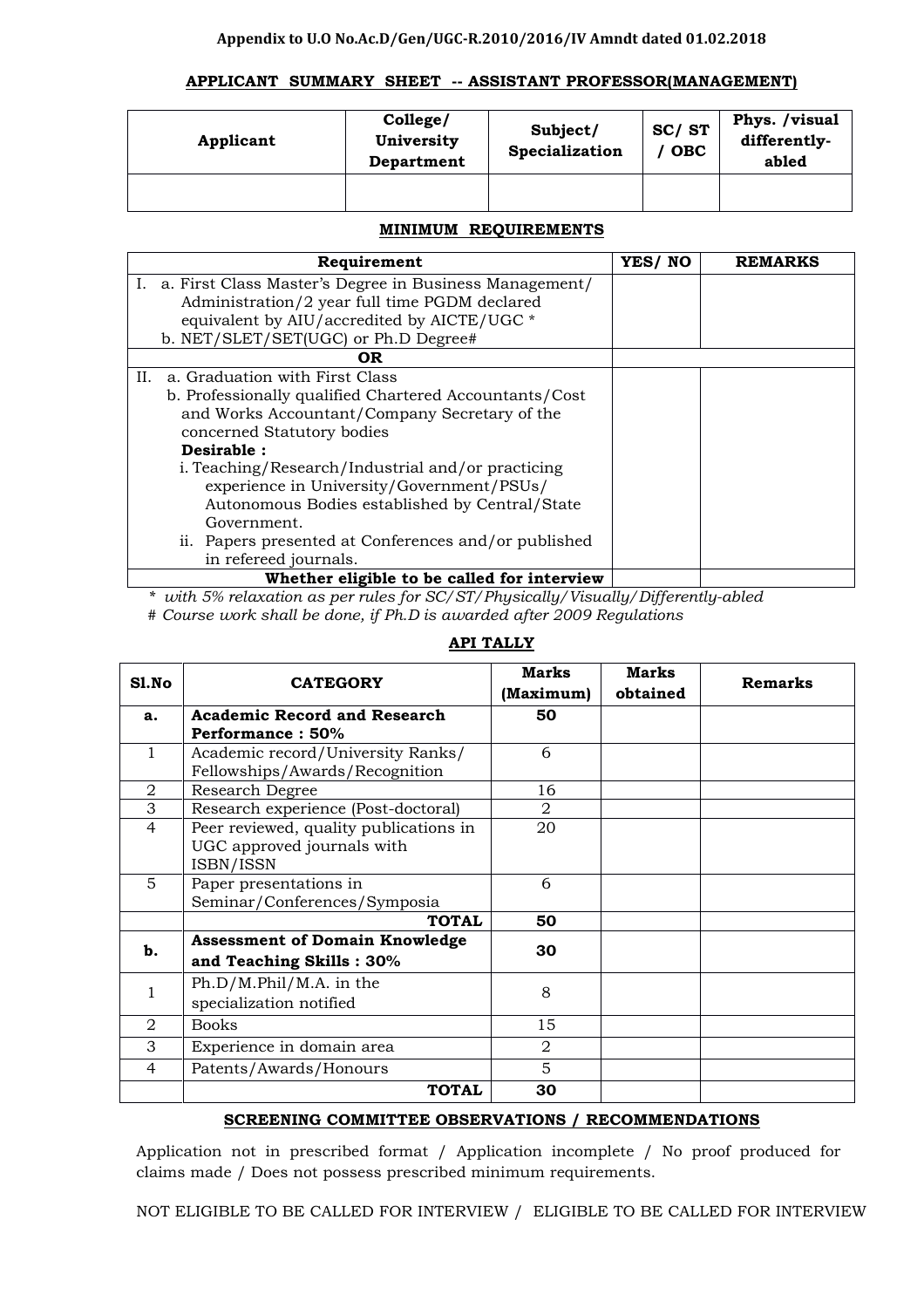#### PRELIMINARY SCORE SHEET - ASSISTANT PROFESSOR(MANAGEMENT)

| Name of applicant | SC/ST/OBC | College/ University<br>Dept. | Subject/ Specialization |
|-------------------|-----------|------------------------------|-------------------------|
|                   |           |                              |                         |

#### a) Academic Record and Research Performance : 50% (to be assessed by Screening/Selection Committee)

| <b>S1.</b><br>No. | Criteria                                                                                |                                    |              | <b>Score</b><br>obtained |
|-------------------|-----------------------------------------------------------------------------------------|------------------------------------|--------------|--------------------------|
| $\mathbf{1}$      | <b>Academic record/ University Ranks/</b>                                               |                                    | <b>Score</b> |                          |
|                   | Fellowships/Awards/Recognition                                                          |                                    |              |                          |
|                   | 65% & above for PG OR 55% & above for CA/ICWA/ACS                                       | 1 point                            |              |                          |
|                   | Any one of the first three ranks for Graduation/PG OR<br>first 50 ranks for CA/ICWA/ACS | 2 points each                      |              |                          |
|                   | Addl. PG degree Or CA/ICWA/ACS with a Masters Degree                                    | 1 point                            |              |                          |
|                   | Post qualifications after acquiring CA/ICWA/ACS                                         |                                    | 6            |                          |
|                   | Certificate Course of the Professional Institutes<br>i.                                 | 1 point                            |              |                          |
|                   | ii. Diploma Courses of the Professional Institutes                                      | 2 points                           |              |                          |
|                   | UGC/CSIR/ICAR-JRF                                                                       | 2 points                           |              |                          |
|                   | National/State Fellowships                                                              | 1 point                            |              |                          |
|                   | International Fellowships or Awards/National Award                                      | 3 points                           |              |                          |
| $\overline{2}$    | <b>Research Degree/NET</b>                                                              |                                    |              |                          |
|                   | Ph.D.: 16 points; M.Phil: 4 points; NET: 6 points                                       |                                    | 16           |                          |
| 3                 | Post Doctoral Research experience                                                       |                                    |              |                          |
|                   | International                                                                           | 2 points/year                      |              |                          |
|                   | National/University                                                                     | 1 point/year                       | 2            |                          |
| 4                 | Publications in journals/books with ISSN/ISBN or                                        |                                    |              |                          |
|                   | in publications of Professional Institutes *                                            |                                    |              |                          |
|                   | Papers in International Journals                                                        | 3 points/paper                     |              |                          |
|                   | Papers in National Journals                                                             | 2 points/paper                     | 20           |                          |
|                   | State Journals in regional language                                                     | 1 point/paper                      |              |                          |
|                   | Books with ISBN (International Publishers)                                              | 8 points/book                      |              |                          |
|                   | Books with National/Government Publishers                                               | 4 points/book                      |              |                          |
|                   | $*$ If there are 2 authors marks shall be distributed in the following ratio:           |                                    |              |                          |
|                   | 6:4. If more than 2 authors, marks shall be distributed as follows :                    |                                    |              |                          |
|                   | 1 <sup>st</sup> author 40% and the rest shall be distributed equally among other        |                                    |              |                          |
|                   | authors.)                                                                               |                                    |              |                          |
| 5                 | Paper presentations in Seminar/Conferences, Symposia etc.                               |                                    |              |                          |
|                   | International                                                                           | 2 points/paper                     | 6            |                          |
|                   | National                                                                                | 1 point/paper<br>Sub total for (a) |              |                          |
|                   |                                                                                         | 50                                 |              |                          |

(Counting research/teaching experience: Only post-Ph.D experience will be counted as research experience, i.e., research experience acquired by the applicant after obtaining his/her Ph.D. Continuous research/teaching experience in different/ same college/ institution will be counted together. Teaching experience means experience acquired by the applicant after obtaining the minimum qualifications prescribed by the UGC. For counting teaching experience, a candidate has to serve as a regular full time teacher in University/Affiliated College.)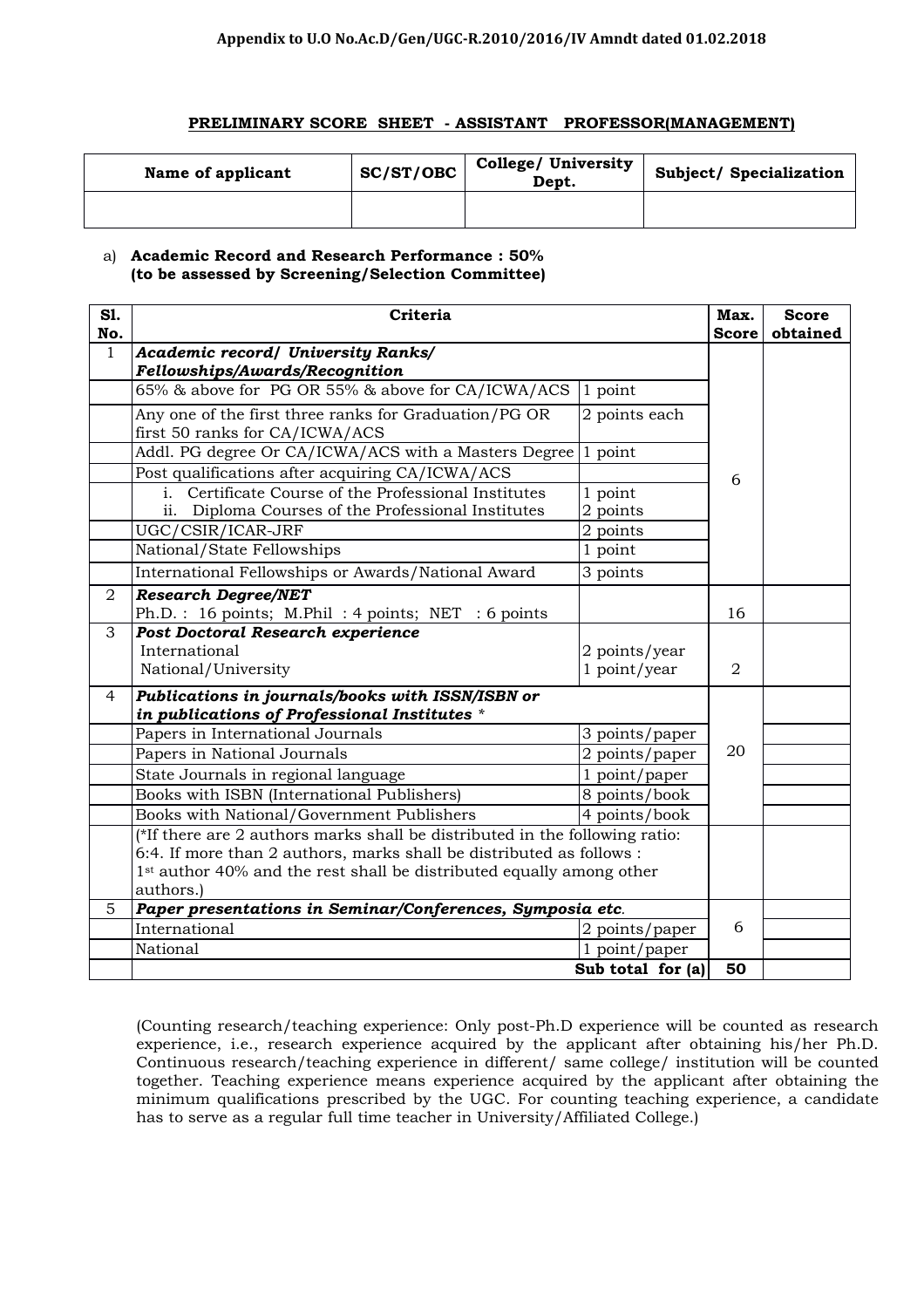# b) Assessment of Domain Knowledge and Teaching Skills : 30% (to be assessed by Screening/Selection Committee)

| <b>S1.</b><br>No. | Criteria                                                                                                                                     |                     | Max.<br><b>Score</b> | <b>Score</b><br>obtained |
|-------------------|----------------------------------------------------------------------------------------------------------------------------------------------|---------------------|----------------------|--------------------------|
| 1                 | PhD in relevant subject/area of specialization                                                                                               | 8 points            |                      |                          |
|                   | M.Phil. in relevant subject/area of specialization                                                                                           | 5 points            | 8                    |                          |
|                   | PG in relevant subject/ area of specialization                                                                                               | 4 points            |                      |                          |
| 2                 | Books in the area of specialization**                                                                                                        |                     |                      |                          |
|                   | Books by International publishers                                                                                                            | 8 points/book       |                      |                          |
|                   | Books by National publishers                                                                                                                 | 4 points/book       | 15                   |                          |
| $\mathcal{S}$     | Experience in domain area:                                                                                                                   |                     |                      |                          |
|                   | Total Teaching experience of not less than<br>1 year duration                                                                                | 1 point/year        | $\overline{2}$       |                          |
|                   | Training/ field work/workshops of not less than 1<br>week duration                                                                           | 1 point             |                      |                          |
| $\overline{4}$    | Patents/ Awards/ Honours:                                                                                                                    |                     |                      |                          |
|                   | Patent                                                                                                                                       | 5 points            |                      |                          |
|                   | Awards instituted by Government of India/<br>Government of Kerala/Academy awards in<br>Commerce/Management instituted by statutory<br>bodies | 3 points/<br>number | 5                    |                          |
|                   | Awards for the best thesis given by the University                                                                                           | 3 points            |                      |                          |
|                   |                                                                                                                                              | Sub total for (b)   | 30                   |                          |

Books considered under category (a) will not be counted under category (b).

## d) Interview Performance: 20%

|                        | Max. | <b>Score</b><br>Score   Obtained |
|------------------------|------|----------------------------------|
| Interview Performance  | 20   |                                  |
| <b>GRAND TOTAL 100</b> |      |                                  |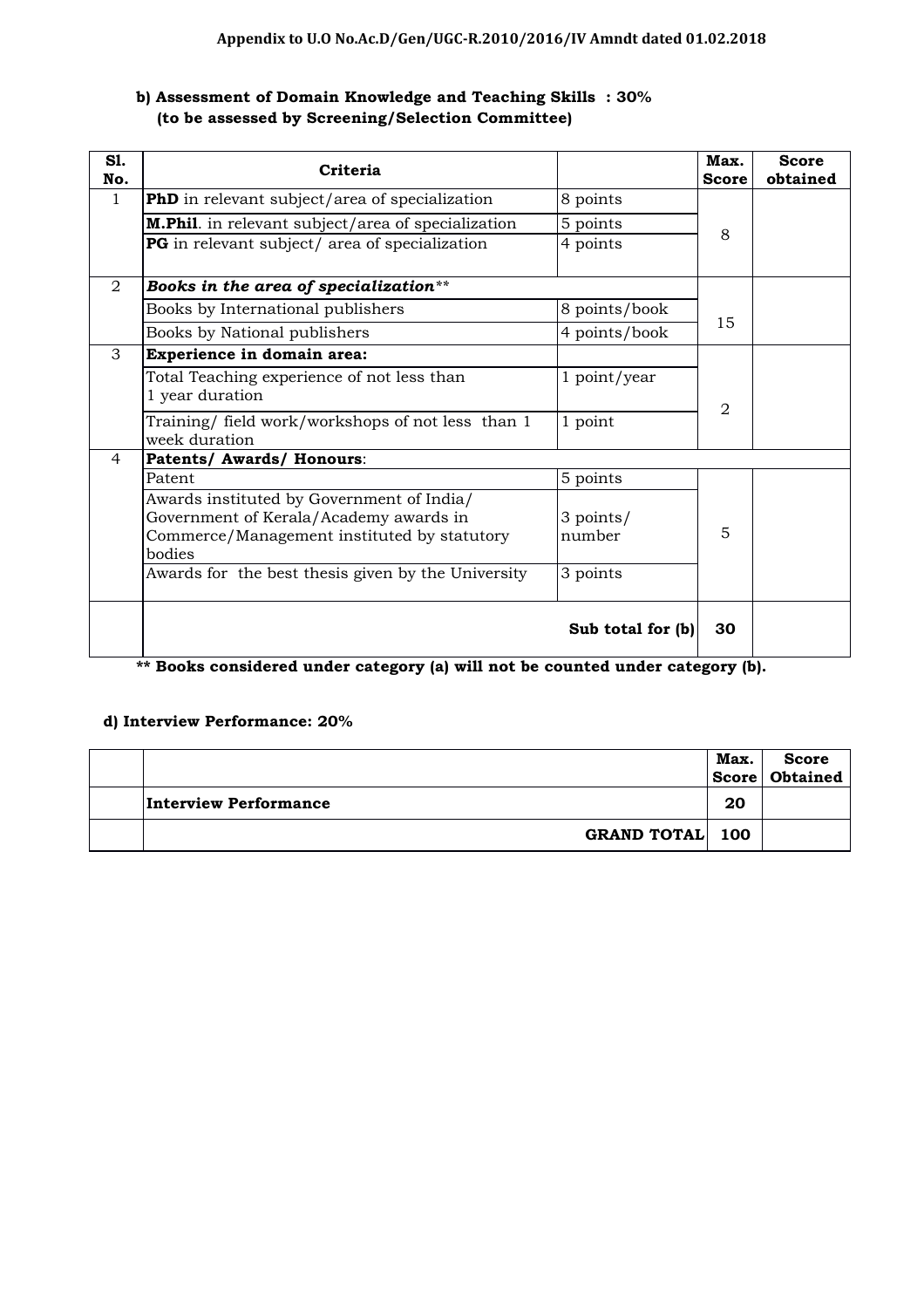# **PRELIMINARY SCORE SHEET - ASSOCIATE PROFESSOR - MUSIC**

| Name of applicant | <b>University Dept.</b> | Subject/<br>Specialization | SC/ST/OBC |
|-------------------|-------------------------|----------------------------|-----------|
|                   |                         |                            |           |

## **a. Academic Background : 20% (to be assessed by Screening/Selection Committee)**

| S1.<br>No. | Criteria                      |                                                        |                     | Max.<br><b>Score</b> | <b>Score</b><br>obtained |
|------------|-------------------------------|--------------------------------------------------------|---------------------|----------------------|--------------------------|
| 1          | Graduation                    | For first three ranks                                  | 3 points*           |                      |                          |
|            |                               | $75\%$ & above                                         | 2 points            | 3                    |                          |
|            |                               | 60 to $< 75\%$                                         | 1 point             |                      |                          |
|            |                               | (*Provided that a rank holder shall have 60% marks)    |                     |                      |                          |
| 2          | Post Graduation               | For first three ranks                                  | 5 points*           |                      |                          |
|            |                               | 75% & above                                            | 3 points            | 5                    |                          |
|            |                               | 60 to $\lt 75\%$                                       | 2 points            |                      |                          |
|            |                               | (*Provided that a rank holder shall have 60% marks)    |                     |                      |                          |
| 3.         |                               | CSIR-ICAR-UGC-Junior Research Fellowship for doing PhD |                     | 3                    |                          |
| 4.         | Ph.D                          |                                                        | 7 points            | 7                    |                          |
| 5.         | Additional P G /Vaggeyyakara* |                                                        | 2 points            | 2                    |                          |
|            |                               |                                                        | Sub total for $(a)$ | 20                   |                          |

\* Ability to compose, notate and sing own musical forms as evidenced by publication of notated compositions or audio/video CDs of own compositions.

#### **b. Research performance based on verified API score and quality of publications: 40% (to be assessed by Screening/Selection Committee)**

| <b>S1.</b><br>No. | Criteria                                                                                                                                                                                                                                                                                                                                                                                                                                                                                                                                                                                                                                                                                                                                    |                                                                                                    |    | <b>Score</b><br>obtained |
|-------------------|---------------------------------------------------------------------------------------------------------------------------------------------------------------------------------------------------------------------------------------------------------------------------------------------------------------------------------------------------------------------------------------------------------------------------------------------------------------------------------------------------------------------------------------------------------------------------------------------------------------------------------------------------------------------------------------------------------------------------------------------|----------------------------------------------------------------------------------------------------|----|--------------------------|
| 1                 | External funds mobilized by the applicant during the period of                                                                                                                                                                                                                                                                                                                                                                                                                                                                                                                                                                                                                                                                              |                                                                                                    |    |                          |
|                   | qualifying service for research projects:                                                                                                                                                                                                                                                                                                                                                                                                                                                                                                                                                                                                                                                                                                   |                                                                                                    |    |                          |
|                   | Every Rs.5.0 lakhs in Social Sciences/<br>2 points                                                                                                                                                                                                                                                                                                                                                                                                                                                                                                                                                                                                                                                                                          |                                                                                                    | 10 |                          |
|                   | Humanities/Languages/Music                                                                                                                                                                                                                                                                                                                                                                                                                                                                                                                                                                                                                                                                                                                  |                                                                                                    |    |                          |
| $\overline{2}$    | Ph.D.s produced<br>2 points/ Ph.D produced                                                                                                                                                                                                                                                                                                                                                                                                                                                                                                                                                                                                                                                                                                  |                                                                                                    | 10 |                          |
| 3                 | a. Publications in journals/books with ISSN/ISBN*:<br>Papers/Books of which the best 5, specified by the<br>Applicant in the area of specialization during the<br>period of qualifying service, to be evaluated.<br>(*If there are 2 authors marks shall be distributed<br>in the following ratio: 6:4. If more than 2 authors,<br>marks shall be distributed as follows: $1st$ author: $40\%$<br>rest shall be distributed equally among other authors.)<br>b. Music books published<br>c. Classical Music Audio/Video/Albums released<br>(solo performance only)<br>d. Concerts performed in reputed Sabhas/reputed<br>registered Institutions promoting music<br>(withstanding of atleast 5 years)<br>e. Vocal concerts performed abroad | 2 points each<br>$(2 \times 5)$<br>2 points each<br>2 points each<br>1 point each<br>2 points each | 10 |                          |
| 4                 | Post Doctoral Research during the period of qualifying service:                                                                                                                                                                                                                                                                                                                                                                                                                                                                                                                                                                                                                                                                             |                                                                                                    |    |                          |
|                   | International Fellowships of above 1 year duration                                                                                                                                                                                                                                                                                                                                                                                                                                                                                                                                                                                                                                                                                          | 10 points                                                                                          |    |                          |
|                   | International Fellowships of 6 months to 1 year                                                                                                                                                                                                                                                                                                                                                                                                                                                                                                                                                                                                                                                                                             | 5 points                                                                                           | 10 |                          |
|                   | duration<br>International Fellowships of < 6 months duration                                                                                                                                                                                                                                                                                                                                                                                                                                                                                                                                                                                                                                                                                | 3 points                                                                                           |    |                          |
|                   |                                                                                                                                                                                                                                                                                                                                                                                                                                                                                                                                                                                                                                                                                                                                             |                                                                                                    |    |                          |
|                   | UGC Research associateship/Fellowships in reputed<br>national institutions of not less than 1 year duration                                                                                                                                                                                                                                                                                                                                                                                                                                                                                                                                                                                                                                 | 5 points                                                                                           |    |                          |
|                   | (self sponsored research will not be considered                                                                                                                                                                                                                                                                                                                                                                                                                                                                                                                                                                                                                                                                                             |                                                                                                    |    |                          |
|                   |                                                                                                                                                                                                                                                                                                                                                                                                                                                                                                                                                                                                                                                                                                                                             | Sub total for (b)                                                                                  | 40 |                          |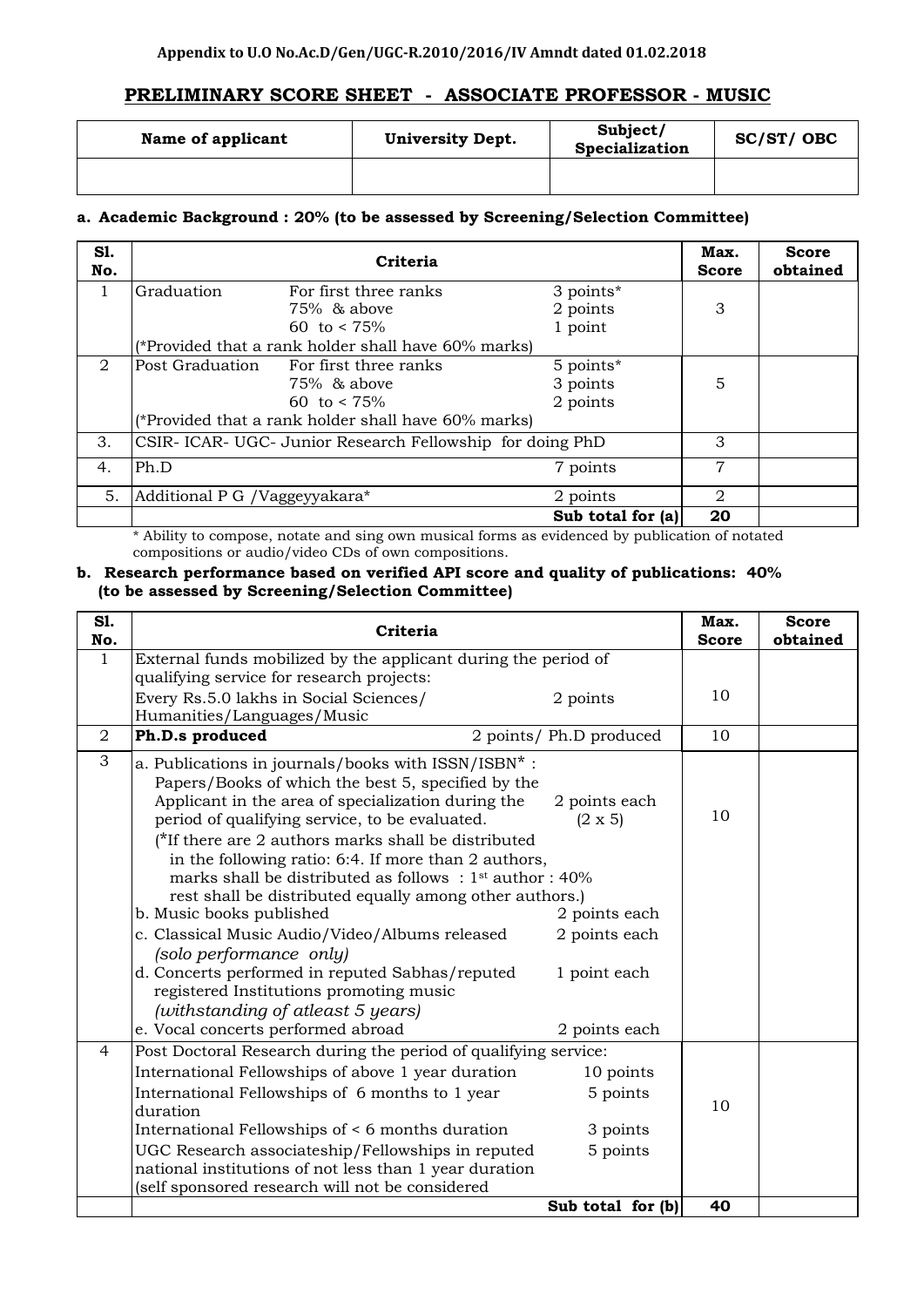### **c. Assessment of Domain Knowledge and Teaching Skills : 20% (to be assessed by Screening /Selection Committee)**

| <b>S1.</b><br>No. | Criteria                                                                                                                                                                                                                                               |                                              | Max.<br><b>Score</b> | <b>Score</b><br>obtained |
|-------------------|--------------------------------------------------------------------------------------------------------------------------------------------------------------------------------------------------------------------------------------------------------|----------------------------------------------|----------------------|--------------------------|
| $\mathbf{1}$      | Above 8 years of University Approved<br>Teaching/Research experience in relevant area/<br>Experience in playing Veena<br>(Exclusive of Contract appointment)                                                                                           | 1 point/year                                 | 5                    |                          |
| $\overline{2}$    | Publications or Seminar presentations in Government/<br>Quasi-Government/University Department/Affiliated<br>Colleges in relevant area                                                                                                                 | $1$ point/<br>publication or<br>presentation | 3                    |                          |
| 3                 | Organization of Seminars/Workshops/Symposia<br><b>Conference: For Chairman/Organizing Secretary</b><br>International of not less than 3 days duration<br>National of not less than 3 days duration<br>Govt. funded State Level of not less than 2 days | 3 points<br>2 points<br>1 point              | 3                    |                          |
| 4                 | Administrative competence as evidenced by<br>membership of University Syndicate/<br>Peer or Expert Committees of UGC or NAAC<br>Experience as Head, Director, Principal<br>Membership of Academic Council,<br>Board of Studies, Faculties              | 1 point/year<br>1 point/year<br>1 point/year | $\overline{4}$       |                          |
| 5                 | Patents/ Awards/ Honours:<br>Patent<br>Awards instituted by Government of India/<br>Music academies/ Government of Kerala/<br>Academy awards in literature/Music<br>Awards for best thesis given by the University                                     | 5 points<br>3 points/<br>number<br>3 points  | 5                    |                          |
|                   |                                                                                                                                                                                                                                                        | Sub total for (b)                            | 20                   |                          |

#### **d. Interview Performance : 20%**

|                              | Max.<br><b>Score</b> | <b>Score</b><br><b>Obtained</b> |
|------------------------------|----------------------|---------------------------------|
| <b>Interview Performance</b> | 20                   |                                 |
| <b>GRAND TOTAL</b>           | 100                  |                                 |

(Counting research/ teaching experience: Only post-Ph.D experience will be counted as research experience, i.e., research experience acquired by the applicant after obtaining his/her PhD. Experience should be at University level/ National level institutions/ International institutions. Continuous research/ teaching experience in different/ same college/ institution will be counted together. Teaching experience means experience acquired by the applicant after obtaining the minimum qualifications prescribed by the UGC. For counting teaching experience, a candidate has to serve as full time teacher in a University/Affiliated College.

In support of their claims for lectures, seminars, tutorials, practicals, contact hours undertaken/ lectures or other teaching duties in excess of the UGC norms (under Category I: Teaching, Learning and Evaluation related activities), the applicants shall produce relevant documentary evidence of his qualifying period of service. Scientists shall submit application with documentary evidence of research experience.)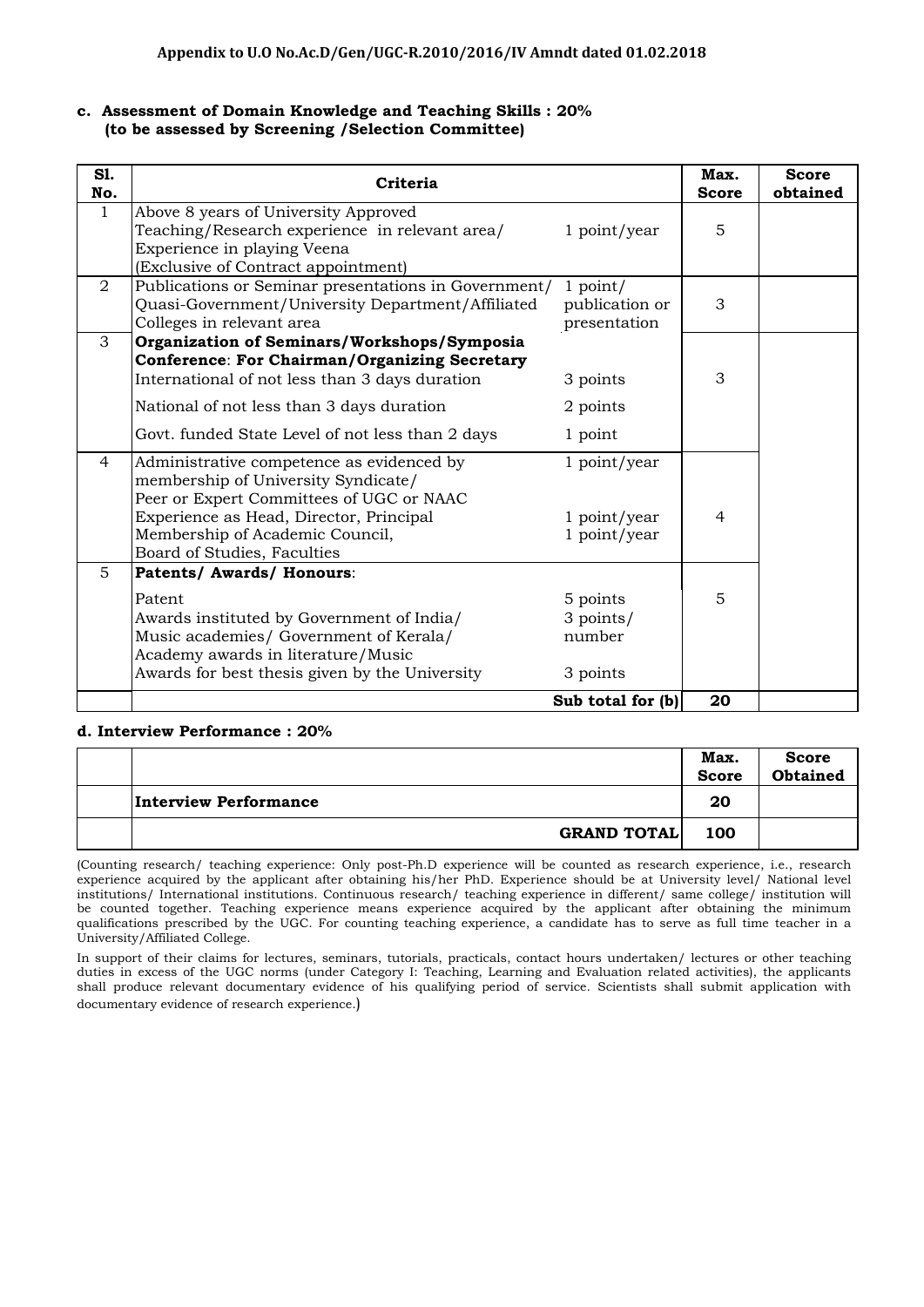#### **Appendix to U.O No.Ac.D/Gen/UGC‐R.2010/2016/IV Amndt dated 01.02.2018**

#### **APPLICANT SUMMARY SHEET -- ASSOCIATE PROFESSOR-MUSIC (Direct)**

 **(Stage 4)** 

| Applicant | University | Subject/              | SC/ST      | Phys. /visual     |
|-----------|------------|-----------------------|------------|-------------------|
|           | Department | <b>Specialization</b> | <b>OBC</b> | differently-abled |
|           |            |                       |            |                   |

| <b>MINIMUM REQUIREMENTS</b>                                                                                                                                                                                                                                                                                                                                                                                                                                                                                                       |        |         |  |  |  |
|-----------------------------------------------------------------------------------------------------------------------------------------------------------------------------------------------------------------------------------------------------------------------------------------------------------------------------------------------------------------------------------------------------------------------------------------------------------------------------------------------------------------------------------|--------|---------|--|--|--|
| Requirement                                                                                                                                                                                                                                                                                                                                                                                                                                                                                                                       | YES/NO | Remarks |  |  |  |
| I a. Ph. D. degree<br>b. Master's degree (minimum $55\%$ )#<br>c. Performing ability of high professional standard<br>d. Minimum 8 years of teaching/research experience in<br>University/College level/National level institutions<br>e. Minimum 5 publications as books and/or research/policy papers<br>f. Contribution to educational innovations (Designing of new courses,<br>curricula and/or outstanding performing achievements in the field<br>of specialization)                                                       |        |         |  |  |  |
| <b>OR</b>                                                                                                                                                                                                                                                                                                                                                                                                                                                                                                                         |        |         |  |  |  |
| II Traditional and professional artist with highly commendable<br>professional achievement in the concerned subject<br>'A' Grade artist of AIR/TV<br>a.<br>8 years of outstanding performing achievements in the field of<br>b.<br>specialization<br>Experience in designing of new courses and/or curricula<br>$\mathbf{c}$ .<br>Participation in Seminars/Conference in reputed institutions<br>d.<br>Ability to explain the logical reasoning of the subject and<br>e.<br>adequate knowledge to teach theory with illustration |        |         |  |  |  |
| Evidence of having guided doctoral/research students                                                                                                                                                                                                                                                                                                                                                                                                                                                                              |        |         |  |  |  |
| Verified API - Category I (minimum 75)                                                                                                                                                                                                                                                                                                                                                                                                                                                                                            |        |         |  |  |  |
| Verified API - Category II (minimum15)<br>Verified API - Category II & III cumulative (minimum 300)                                                                                                                                                                                                                                                                                                                                                                                                                               |        |         |  |  |  |
| Whather aligible to be colled for interview                                                                                                                                                                                                                                                                                                                                                                                                                                                                                       |        |         |  |  |  |

**Whether eligible to be called for interview** 

*# with 5% relaxation as per rules for SC/ST/Physically/Visually/Differently-abled/Other Backward Classes (OBC) (Non-Creamy layer) based on the qualifying marks only without including any grace mark procedures.* 

#### **API TALLY**

| <b>CATEGORY</b>     | Minimum required | <b>Verified API score</b> | <b>Remarks</b> |
|---------------------|------------------|---------------------------|----------------|
|                     | 75               |                           |                |
| $_{\rm II}$         | 15               |                           |                |
| II & III Cumulative | 300              |                           |                |
| III A               |                  |                           |                |
| $\rm III$ B         |                  |                           |                |
| III $C(i)$          |                  |                           |                |
| III C (ii)          |                  |                           |                |
| III C (iii)         |                  |                           |                |
| III $D(i)$          |                  |                           |                |
| III $D(i)$          |                  |                           |                |
| III $E(i)$          |                  |                           |                |
| III E (ii)          |                  |                           |                |
| $\rm III$ $\rm F$   |                  |                           |                |

#### **SCREENING CUM EVALUATION COMMITTEE OBSERVATIONS / RECOMMENDATIONS**

Application not in prescribed format / Application incomplete / No proof produced for claims made / Does not possess prescribed minimum requirements.

ELIGIBLE TO BE CALLED FOR INTERVIEW / NOT ELIGIBLE TO BE CALLED FOR INTERVIEW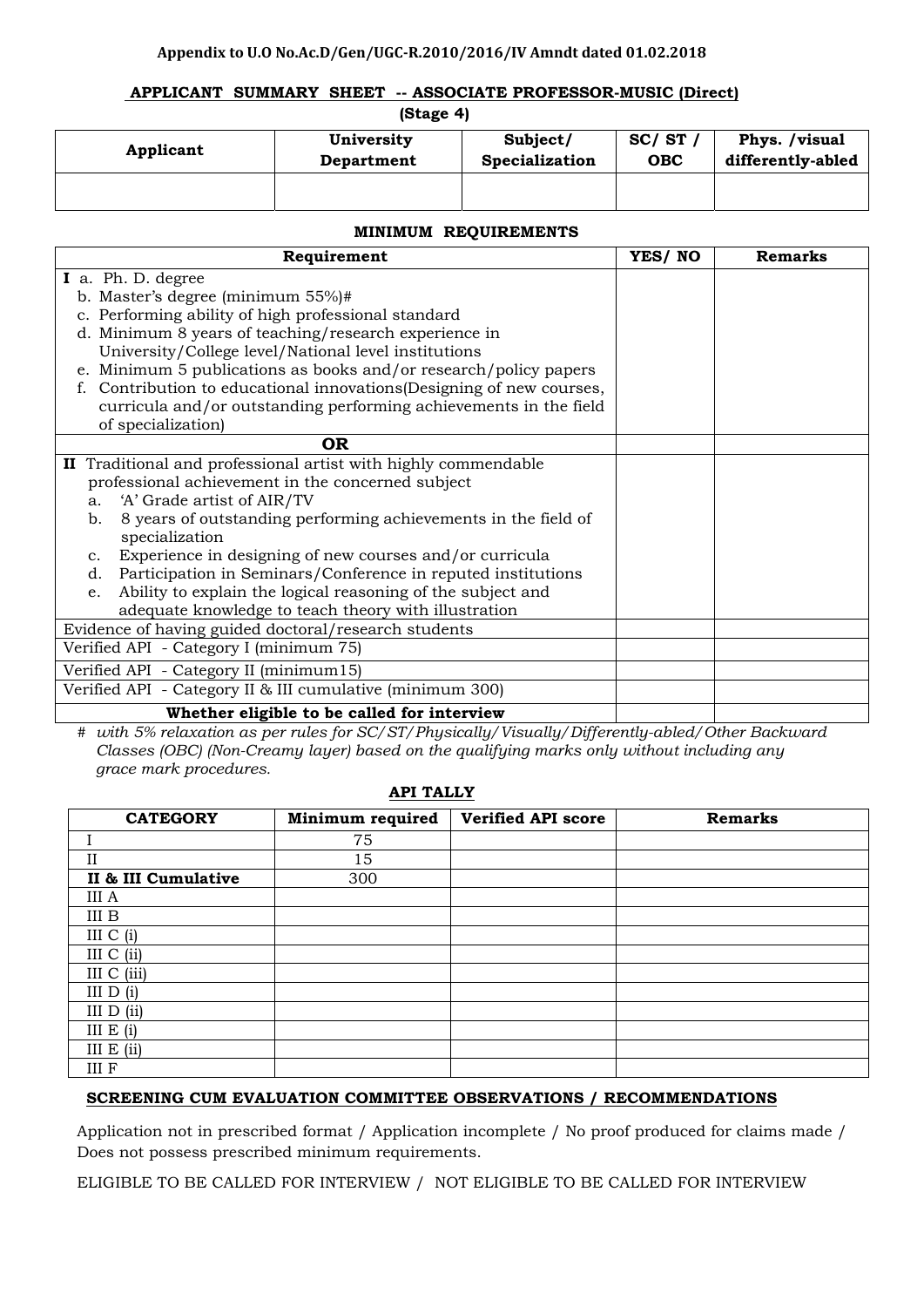# **PRELIMINARY SCORE SHEET - PROFESSOR - MUSIC**

| Name of applicant | <b>University Dept.</b> | Subject/<br>Specialization | SC/ST/OBC |
|-------------------|-------------------------|----------------------------|-----------|
|                   |                         |                            |           |

## **a. Academic Background : 20% (to be assessed by Screening/Selection Committee)**

| S1.<br>No. |                               | Criteria                                               |                     | Max.<br><b>Score</b> | <b>Score</b><br>obtained |
|------------|-------------------------------|--------------------------------------------------------|---------------------|----------------------|--------------------------|
|            | Graduation                    | For first three ranks                                  | 3 points*           |                      |                          |
|            |                               | $75\%$ & above                                         | 2 points            | 3                    |                          |
|            |                               | 60 to $\lt 75\%$                                       | 1 point             |                      |                          |
|            |                               | (*Provided that a rank holder shall have 60% marks)    |                     |                      |                          |
| 2          | Post Graduation               | For first three ranks                                  | 5 points*           |                      |                          |
|            |                               | 75% & above                                            | 3 points            | 5                    |                          |
|            |                               | 60 to $\lt 75\%$                                       | 2 points            |                      |                          |
|            |                               | (*Provided that a rank holder shall have 60% marks)    |                     |                      |                          |
| 3.         |                               | CSIR-ICAR-UGC-Junior Research Fellowship for doing PhD |                     | 3                    |                          |
| 4.         | Ph.D                          |                                                        | 7 points            | 7                    |                          |
| 5.         | Additional P G /Vaggeyyakara* |                                                        | 2 points            | 2                    |                          |
|            |                               |                                                        | Sub total for $ a $ | 20                   |                          |

\* Ability to compose, notate and sing own musical forms as evidenced by publication of notated compositions or audio/video CDs of own compositions.

#### **b. Research performance based on verified API score and quality of publications: 40% (to be assessed by Screening/Selection Committee)**

| S1.<br>No.       | Criteria                                                                                                                                                                                                                                                                                                                                                                                                                                                                                                                                                                                                                                                                                                                                  |                                                                                                    |    | <b>Score</b><br>obtained |
|------------------|-------------------------------------------------------------------------------------------------------------------------------------------------------------------------------------------------------------------------------------------------------------------------------------------------------------------------------------------------------------------------------------------------------------------------------------------------------------------------------------------------------------------------------------------------------------------------------------------------------------------------------------------------------------------------------------------------------------------------------------------|----------------------------------------------------------------------------------------------------|----|--------------------------|
| 1                | External funds mobilized by the applicant during the period of                                                                                                                                                                                                                                                                                                                                                                                                                                                                                                                                                                                                                                                                            |                                                                                                    |    |                          |
|                  | qualifying service for research projects:                                                                                                                                                                                                                                                                                                                                                                                                                                                                                                                                                                                                                                                                                                 |                                                                                                    |    |                          |
|                  | Every Rs.5.0 lakhs in Social Sciences/                                                                                                                                                                                                                                                                                                                                                                                                                                                                                                                                                                                                                                                                                                    | 2 points                                                                                           | 10 |                          |
|                  | Humanities/Languages/Music                                                                                                                                                                                                                                                                                                                                                                                                                                                                                                                                                                                                                                                                                                                |                                                                                                    |    |                          |
| $\boldsymbol{2}$ | Ph.D.s produced                                                                                                                                                                                                                                                                                                                                                                                                                                                                                                                                                                                                                                                                                                                           | 1 point/Ph.D produced                                                                              | 10 |                          |
| 3                | a. Publications in journals/books with ISSN/ISBN*:<br>Papers/Books of which the best 5, specified by the<br>Applicant in the area of specialization during the<br>period of qualifying service, to be evaluated.<br>(*If there are 2 authors marks shall be distributed<br>in the following ratio: 6:4. If more than 2 authors,<br>marks shall be distributed as follows: $1st$ author: 40%<br>rest shall be distributed equally among other authors.)<br>b. Music books published<br>c. Classical Music Audio/Video/Albums released<br>(solo performance only)<br>d. Concerts performed in reputed Sabhas/reputed<br>registered Institutions promoting music<br>(withstanding of at least 5 years)<br>e. Vocal concerts performed abroad | 1 point each<br>$(1 \times 10)$<br>2 points each<br>2 points each<br>1 point each<br>2 points each | 10 |                          |
| 4                | Post Doctoral Research during the period of qualifying service:                                                                                                                                                                                                                                                                                                                                                                                                                                                                                                                                                                                                                                                                           |                                                                                                    |    |                          |
|                  | International Fellowships of above 1 year duration                                                                                                                                                                                                                                                                                                                                                                                                                                                                                                                                                                                                                                                                                        | 10 points                                                                                          |    |                          |
|                  | International Fellowships of 6 months to 1 year<br>duration                                                                                                                                                                                                                                                                                                                                                                                                                                                                                                                                                                                                                                                                               | 5 points                                                                                           | 10 |                          |
|                  | International Fellowships of < 6 months duration                                                                                                                                                                                                                                                                                                                                                                                                                                                                                                                                                                                                                                                                                          | 3 points                                                                                           |    |                          |
|                  | UGC Research associateship/Fellowships in reputed                                                                                                                                                                                                                                                                                                                                                                                                                                                                                                                                                                                                                                                                                         | 5 points                                                                                           |    |                          |
|                  | national institutions of not less than 1 year duration                                                                                                                                                                                                                                                                                                                                                                                                                                                                                                                                                                                                                                                                                    |                                                                                                    |    |                          |
|                  | (self sponsored research will not be considered)                                                                                                                                                                                                                                                                                                                                                                                                                                                                                                                                                                                                                                                                                          |                                                                                                    | 40 |                          |
|                  |                                                                                                                                                                                                                                                                                                                                                                                                                                                                                                                                                                                                                                                                                                                                           | Sub total for (b)                                                                                  |    |                          |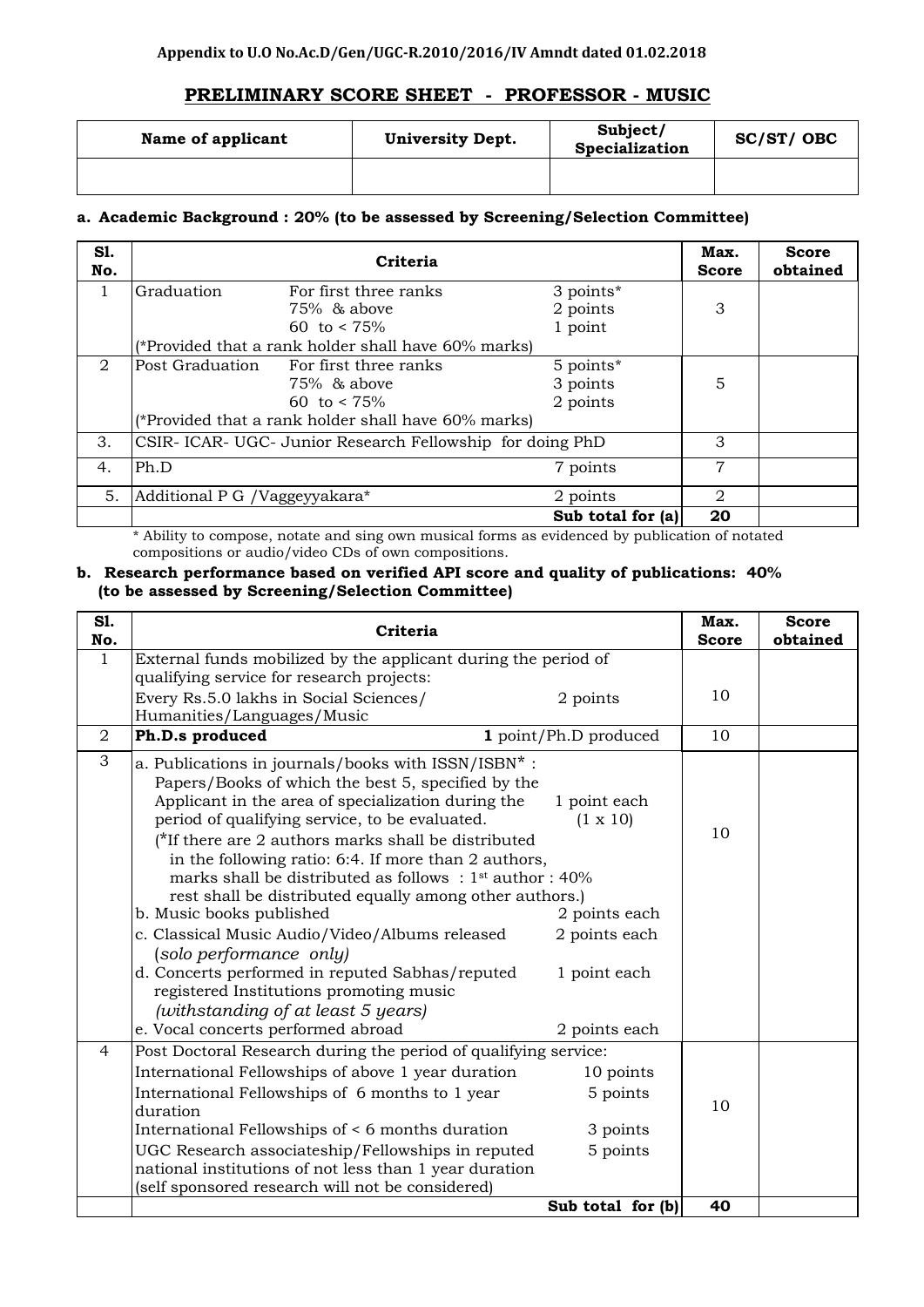### **c. Assessment of Domain Knowledge and Teaching Skills : 20% (to be assessed by Screening /Selection Committee)**

| S1.<br>No.   | Criteria                                                                                                                                                                                                                                               |                                              | Max.<br><b>Score</b> | <b>Score</b><br>obtained |
|--------------|--------------------------------------------------------------------------------------------------------------------------------------------------------------------------------------------------------------------------------------------------------|----------------------------------------------|----------------------|--------------------------|
| $\mathbf{1}$ | Above 10 years of University approved<br>Teaching/Research experience in relevant area/<br>Experience in playing Veena<br>(Exclusive of Contract appointment)                                                                                          | 1 point/year                                 | 5                    |                          |
| 2            | Publications or Seminar presentations in Government/<br>Quasi-Government/University Department/Affiliated<br>Colleges in relevant area                                                                                                                 | $1$ point/<br>publication or<br>presentation | 3                    |                          |
| 3            | Organization of Seminars/Workshops/Symposia<br><b>Conference: For Chairman/Organizing Secretary</b><br>International of not less than 3 days duration<br>National of not less than 3 days duration<br>Govt. funded State Level of not less than 2 days | 3 points<br>2 points<br>1 point              | 3                    |                          |
| 4            | Administrative competence as evidenced by<br>membership of University Syndicate/<br>Peer or Expert Committees of UGC or NAAC<br>Experience as Head, Director, Principal<br>Membership of Academic Council,<br>Board of Studies, Faculties              | 1 point/year<br>1 point/year<br>1 point/year | $\overline{4}$       |                          |
| 5            | Patents/ Awards/ Honours:<br>Patent<br>Awards instituted by Government of India/<br>Music academies/ Government of Kerala/<br>Academy awards in literature/Music<br>Awards for best thesis given by the University                                     | 5 points<br>3 points/<br>number<br>3 points  | 5                    |                          |
|              |                                                                                                                                                                                                                                                        | Sub total for (b)                            | 20                   |                          |

#### **d. Interview Performance : 20%**

|                              | Max.<br><b>Score</b> | <b>Score</b><br><b>Obtained</b> |
|------------------------------|----------------------|---------------------------------|
| <b>Interview Performance</b> | 20                   |                                 |
| <b>GRAND TOTAL</b>           | 100                  |                                 |

(Counting research/ teaching experience: Only post-Ph.D experience will be counted as research experience, i.e., research experience acquired by the applicant after obtaining his/her PhD. Experience should be at University level/ National level institutions/ International institutions. Continuous research/ teaching experience in different/ same college/ institution will be counted together. Teaching experience means experience acquired by the applicant after obtaining the minimum qualifications prescribed by the UGC. For counting teaching experience, a candidate has to serve as full time teacher in a University/Affiliated College.

In support of their claims for lectures, seminars, tutorials, practicals, contact hours undertaken/ lectures or other teaching duties in excess of the UGC norms (under Category I: Teaching, Learning and Evaluation related activities), the applicants shall produce relevant documentary evidence of his qualifying period of service. Scientists shall submit application with documentary evidence of research experience.)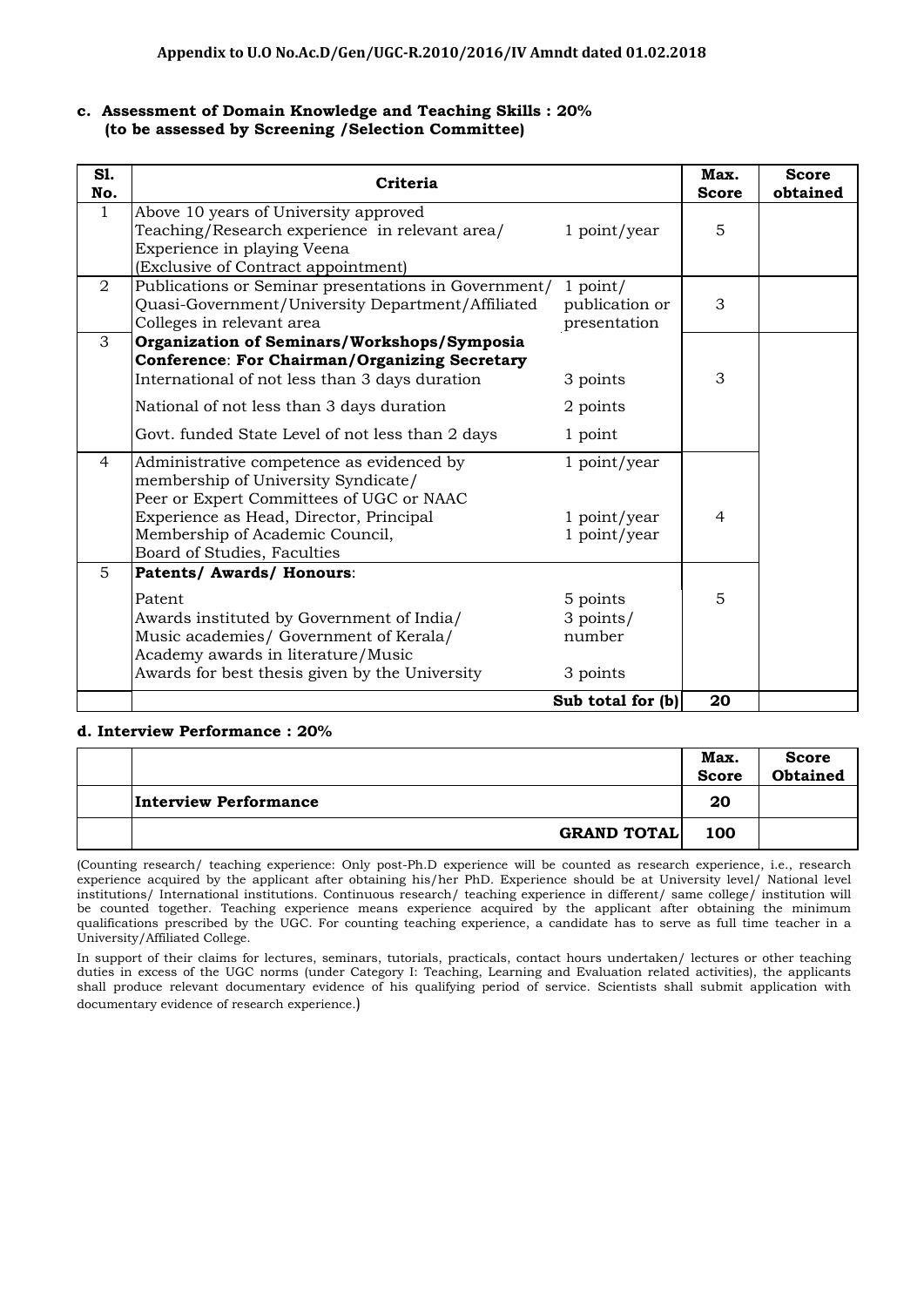# **APPLICANT SUMMARY SHEET -- PROFESSOR-MUSIC (Direct) (Stage 5)**

| Applicant | University | Subject/       | SC/ST      | Phys. /visual     |
|-----------|------------|----------------|------------|-------------------|
|           | Department | Specialization | <b>OBC</b> | differently-abled |
|           |            |                |            |                   |

## **MINIMUM REQUIREMENTS**

| Requirement                                                                      | YES/NO | <b>Remarks</b> |
|----------------------------------------------------------------------------------|--------|----------------|
| I a. Ph. D. degree                                                               |        |                |
| b. Master's degree (minimum $55\%$ )#                                            |        |                |
| c. Minimum 10 years of teaching/research experience in                           |        |                |
| University/College level/National level institutions                             |        |                |
| d. Experience of guiding research at doctoral level                              |        |                |
| e. Minimum 10 publications as books and/or research/policy papers                |        |                |
| f. Outstanding performing achievements in the field of specialization            |        |                |
| <b>OR</b>                                                                        |        |                |
| II Traditional and professional artist with highly commendable                   |        |                |
| professional achievement in the concerned subject                                |        |                |
| 'A' Grade artist of AIR/TV<br>a <sub>1</sub>                                     |        |                |
| 12 years of outstanding performing achievements in the field<br>b.               |        |                |
| of specialization                                                                |        |                |
| Participation in National/International Seminars/ Conferences/<br>$\mathbf{c}$ . |        |                |
| Workshops and/or recipient of National/International Awards/                     |        |                |
| Fellowships                                                                      |        |                |
| Significant contributions in the field of specialization and ability<br>d.       |        |                |
| to guide research                                                                |        |                |
| Ability to explain the logical reasoning of the subject concerned<br>e.          |        |                |
| and adequate knowledge with each theory with illustrations in                    |        |                |
| that discipline.                                                                 |        |                |
| Evidence of having guided doctoral/research students                             |        |                |
|                                                                                  |        |                |
| Verified API - Category I (minimum 75)                                           |        |                |
|                                                                                  |        |                |
| Verified API - Category II (minimum15)                                           |        |                |
| Verified API - Category II & III cumulative (minimum 400)                        |        |                |
| Whether eligible to be called for interview                                      |        |                |
|                                                                                  |        |                |

*# with 5% relaxation as per rules for SC/ST/Physically/Visually/Differently-abled/Other Backward Classes (OBC) (Non-Creamy layer) based on the qualifying marks only without including any grace mark procedures.*